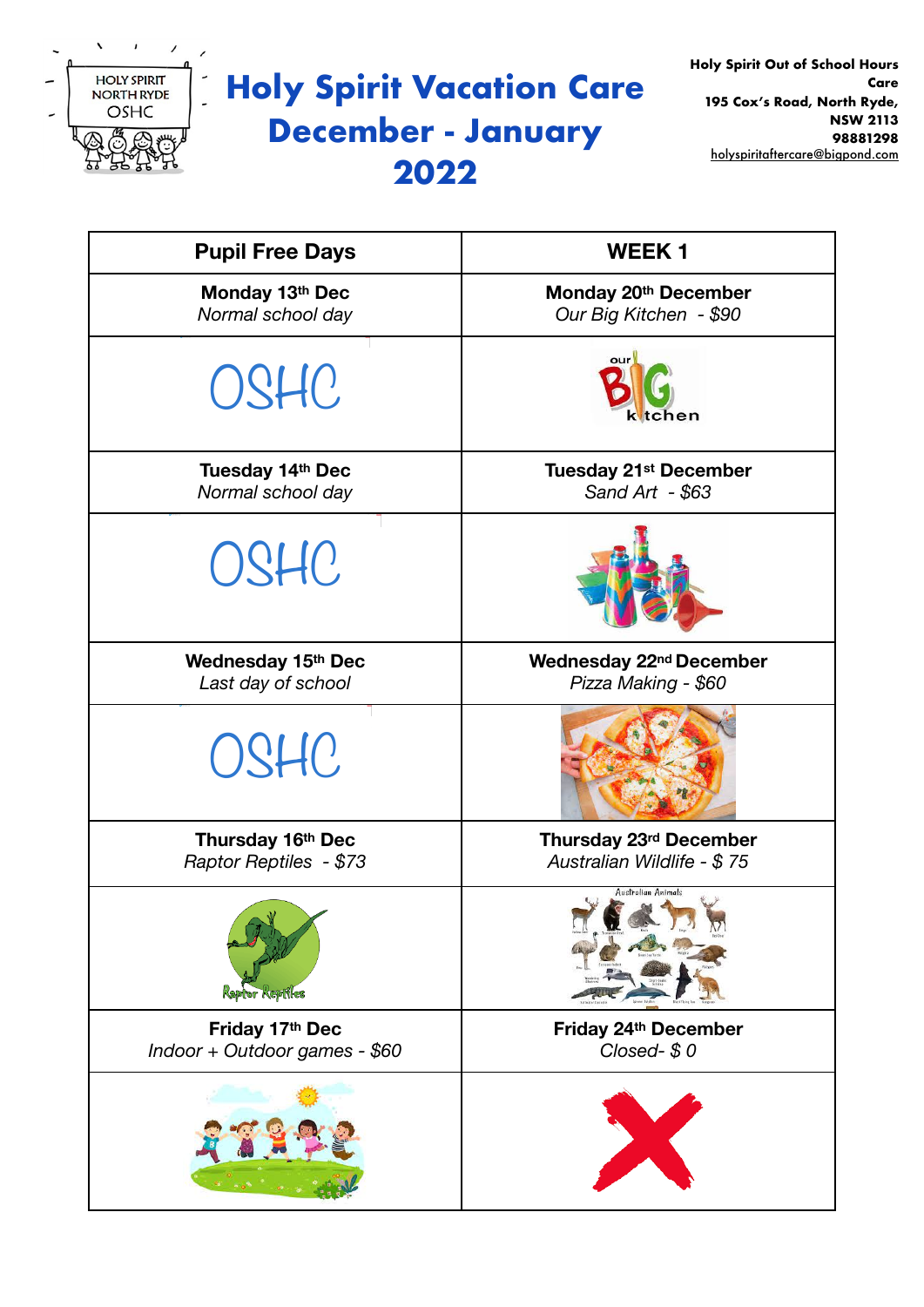| <b>WEEK 2</b>                                          | <b>WEEK3</b>                                      |
|--------------------------------------------------------|---------------------------------------------------|
| Monday 17th January<br>Totally Wild Canvas - \$75      | Monday 24th January<br>Aus Day Activities - \$53  |
|                                                        | <b>AUSTRALIA</b>                                  |
| Tuesday 18th January<br>Rock Climbing - \$75           | Tuesday 25th January<br>NRL + Dodgeball - \$53    |
|                                                        |                                                   |
| Wednesday 19th January<br>Kung Fu - \$68               | Wednesday 26th January<br>$Closed - $ 0 $         |
|                                                        |                                                   |
| Thursday 20th January<br>Movies - \$82                 | Thursday 27th January<br>Feathered Friends - \$73 |
| Admit<br>One                                           |                                                   |
| Friday 21 <sup>st</sup> January<br>Construction - \$60 | Friday 28th January<br>Bitting Truth - \$73       |
|                                                        | THE BITING TRUTH                                  |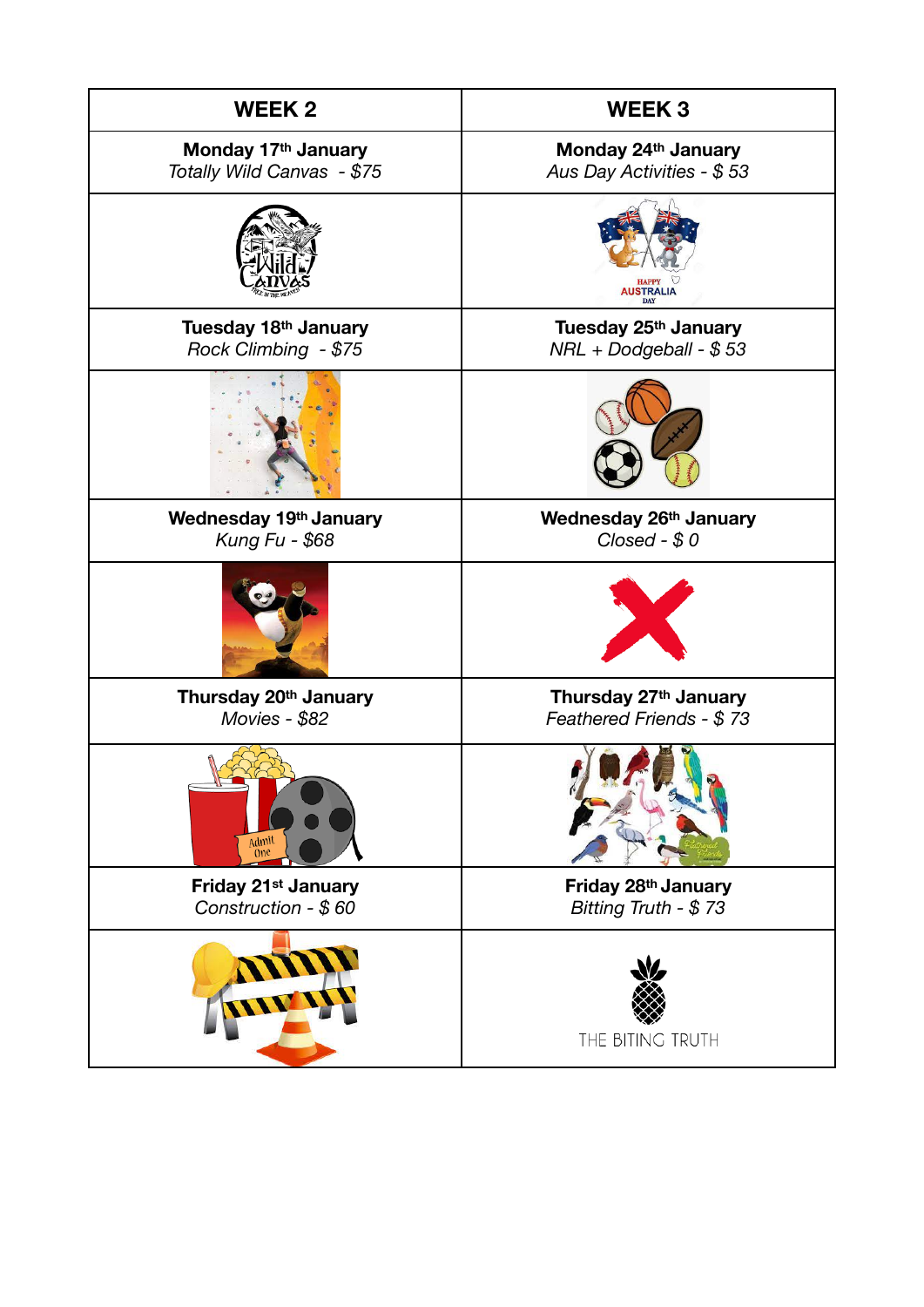

**Holy Spirit Vacation** 

## **Care**

## **Dec - January 2022**

## **Pupil Free Day:**

## Thursday 16th December - Raptor Reptiles

Crikey !! Would you like to get up close and personal with a real life reptile? Now is you chance to see, touch and even hug these beautiful and unique reptiles in a fun and safe environment. Learn more about the reptiles that live around us and their habitats.

## Friday17th December - Indoor and Outdoor games

Friday - Funday. The staff will be running fun games all day both indoors and outdoors.

## **Week One:**

## Monday 20th December - Our Big Kitchen

Today we'll be heading to 'Our Big Kitchen' where we will be working together to bake some sweets for the community! But don't worry, you'll get to have a taste too!

## Tuesday 21st December - Sand Art

Do you enjoy playing with sand? Here is your chance to show off your sand creativity skills in today's activity of 'Sand Art'. The day will be filled with different activities and loads of fun with sand!

## Wednesday 22nd December - Pizza Making

Are you secretly a pizza chef at heart? Today we will be making our own pizzas to eat and enjoy and letting our secret pizza skills come out in todays fun activity of 'Pizza Making'!

## Thursday 23rd December - Australian Wildlife Sanctuary

Do you enjoy going to the Zoo?! Today is your lucky day as we are bringing the zoo here to us right at OSHC! Today you will be able to see all of your favourite animals in today's activity of 'Australian Wildlife Sanctuary'!

## Friday 24th September - Closed

We are closed today!

## **Week Two:**

## Monday 17th January - Totally Wild

Todays fun filled activity is arts and crafts. We have a very special guest to come to the centre and help you with this activity. I think it's safe to say it's going to be totally wild.

## Tuesday 18th January - Rock Climbing

Do you like climbing like a monkey? Then today is the activity for you! We have our very own rock climbing wall. How high will you climb?

## Wednesday 19th January - Dragon Tao Kung-Fu

Are you the next Master Shifu, Po or Tigress? Come and show off your Kung-Fu skills with our very special Fung-Fu master.